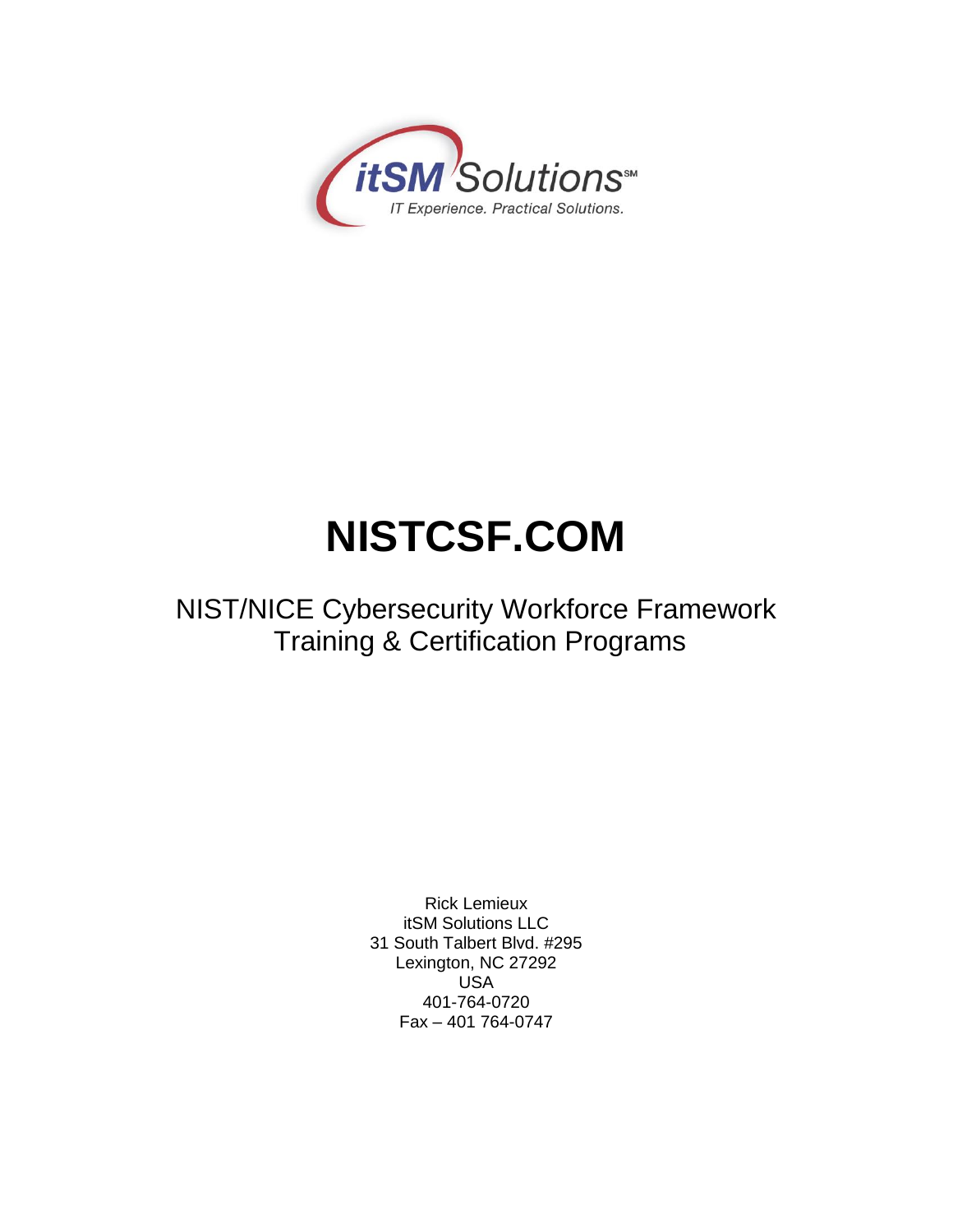### **NISTCSF.COM – NIST Cybersecurity Workforce Training Solutions**

#### **Introduction**

In February 2013, President Obama issued Executive Order 13636, "Improving Critical Infrastructure Cybersecurity," which called on the Department of Commerce's National Institute of Standards and Technology (NIST) to develop a voluntary risk-based Cybersecurity Framework to protect the nation's critical infrastructure—that is, a set of industry standards and best practices to help organizations identify, assess, and manage its cybersecurity risks. These 16 critical infrastructure sectors whose assets, systems, and networks, whether physical or virtual, are considered so vital to the United States that their incapacitation or destruction would have a debilitating effect on security, national economic security, national public health or safety, or any combination thereof. In February 2014, NIST released the NIST Cybersecurity Framework (NCSF)**.** 

#### **NISTCSF.COM**

**NISTCSF.COM** is a [NIST Cybersecurity Framework](https://www.nist.gov/cyberframework) (NCSF) training solution brought to you by itSM Solutions LLC and Larry Wilson the CISO in the UMASS President's office.

The program is built around a controls factory methodology Larry created to operationalize an NCSF program across the university and its supply chain. Based on its success at UMASS and other universities in the area, Larry in partnership with itSM Solutions has created an accredited training program that will teach governments private industry and other academic institutions how to do the same.

The [NCSF Control Factory Methodology](http://nistcsf.com/wp-content/uploads/2017/01/NIST-CSF-bus_case-rev-17-1.pdf) helps enterprises organize the engineering, technical and business functions of a NCSF program. The methodology is completely adaptable which means that each of the modules can easily be updated, replaced or modified with minimal impact on the overall solution. Organizations are free to choose the minimum set of controls its need to improve its cybersecurity risk profile and then over time adopt additional controls that will take it to a higher cybersecurity state. The factory approach allows for changes in the cybersecurity threat landscape, new vulnerabilities and the addition of improvements while still keeping a focus on the critical assets and identities.

It's NISTCSF's goal to partner with industry and academia to stand up cybersecurity training centers and online training portals across the globe that will teach the knowledge, skills and abilities (KSA'S) to design, build, test and manage a NCSF cybersecurity program. It is also our goal to deliver the credentials individuals need to land and sustain job in cybersecurity.

The program and its author have won the following industry awards:

- SANS Person who made a difference in Cybersecurity, 2013
- ISE (Information Security Executives) Finalist for Executive of the Year for North America, 2013
- ISE Information Security Program of the Year for Higher Education & Government Category, 2013
- Security Magazine most influential cyber security professionals in North America, 2016

#### **NCSF Certification Training Programs**

These programs will teach candidates how to design, build, test and manage a cybersecurity program based on the NIST Cybersecurity Framework (NCSF) and Larry's NCSF Controls Factory Methodology.